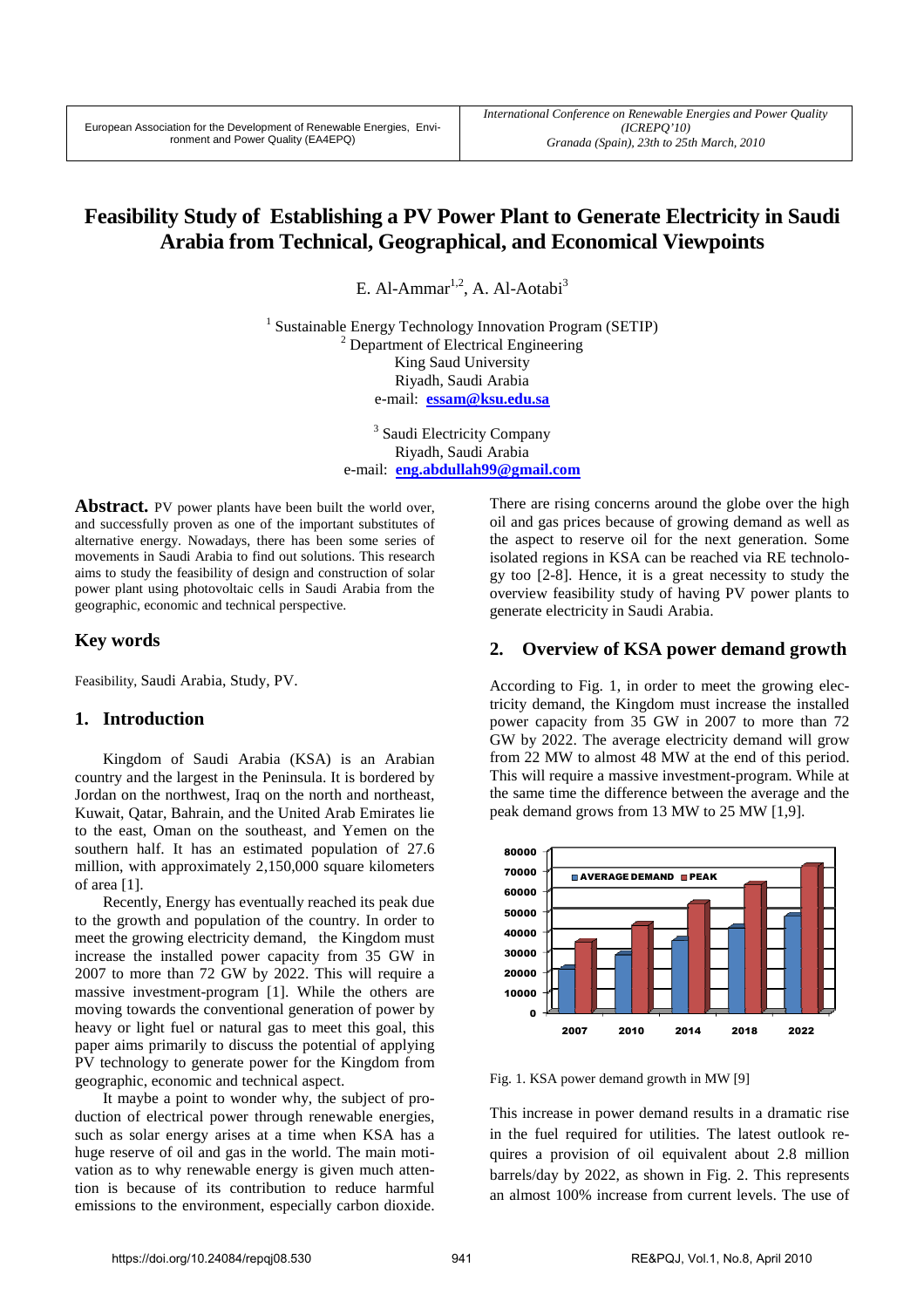diesel for power generation is also increasing to cover the rising demand and generation in remote locations, as shown in Fig. 3.



Fig. 2. Total fuel Demand for Utility [10]



Fig. 3. Diesel Demand for power [10]

#### **3. Geographical viewpoint**

The successful use of solar cells to generate electric power by building a solar plant depends on several factors. The most important of factors is a 'geographic location'. To determine a good geographical point many things have to be kept in mind, the most important being the intensity of solar radiation, the longitude and the width and height lines above the sea level, where the strength of solar radiation has the primary role in determining whether possible construction of a solar panel is to be done or not.

The solar radiation at the surface of the Earth is about 1000 watt / $m^2$  [1, 11], if the annual rate of the distribution of solar radiation per watt per square meter (watt  $/m<sup>2</sup>$ ) is taken for the entire world. It is noted that the Arab states are the best areas to take advantage of solar energy, including Saudi Arabia. In Europe, most countries in North America, most Latin American countries, and the countries of Western Asia, the annual rate of solar radiation is between  $(100 - 200)$  watt/m<sup>2</sup>, while in the Arab countries, including the Gulf countries, it reaches to about  $250 \text{ watt/m}^2$ . The intensity of solar energy on the Earth during its orbit around the sun, the Arab countries are to be found on a great deal for provision of this energy every day [11].

Fig. 5 shows the distribution of solar radiation for all regions in Saudi Arabia. It is be noted that the countries located in the south-west of Saudi Arabia receive a greater amount of solar radiation than the rest of the Kingdom, Therefore, we will introduce later on, the distribution of solar radiation in detail in all areas of the Kingdom.



Fig. 4. The amount of solar radiation reaching the ground [11]

For comparison among all regions in Saudi Arabia, Fig. 6 shows how the solar radiation rate is extended throughout the year.



Fig. 5. The distribution of solar radiation in Saudi Arabia and neighboring countries [11]

As expected, the solar radiation in some months is less intense in most regions. The radiation is given in Mega Joules  $/m^2$  for eight hours.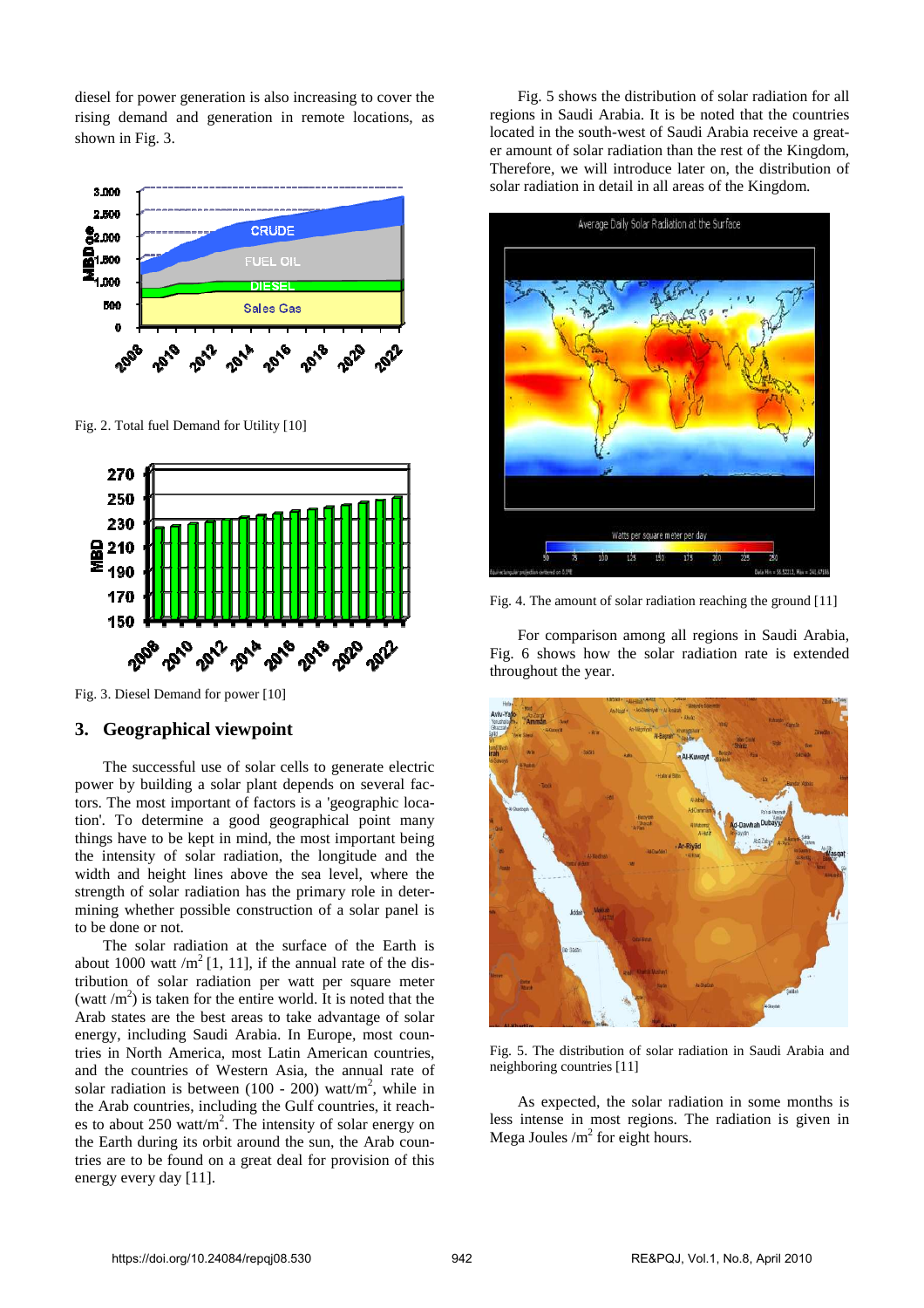

Fig. 6. Comparison of the solar radiation distribution to all parts of the Kingdom

### **4. Economical viewpoint**

Here, a solar economic side will also be studied, where most important factors contributing to the construction of the station will be illustrated in detail. If the power plant's area is estimated about 1.25 km, which means it will generate about 200 - 300 GW/h /year, save 500,000 barrels of oil a year, and avoid 200,000 tons of carbon dioxide per year [12]**.** 

Economical factors have an essential role in the calculation of the cost of solar plants, as well as revenue or profit, after operating the station.

- 1. The total cost of the station (total cost): Costs include all the requirements for the construction of a solar power plant.
- 2. Operation and maintenance costs (Operating and Maintenance Costs): These costs include the costs of operating the station from the wages of labor and the maintenance costs. The solar plants' maintenance is very low compared to other renewable energies and conventional energies.
- 3. Mandated fuel (fuel cost): Conventional energy in the amount of energy generated depends on the amount of fuel, but in this case, the fuel is sunlight, so there is no cost of fuel, which is a characteristic of solar energy i.e. its free of charge.
- 4. The cost of the sale of renewable energy (feedin tariff): any sale price per kilowatt per hour (\$/kW/h), which is a return to the investor. Note that the tariff in KSA is 0.013\$/kW/h [8].

The annual total cost of the station can be calculated through the following law [13]:

$$
C_A = \frac{I + D + T}{100}C_T + (O + M + R) + C_F
$$
 (1)

Where,

 $C_A$  = Total annual cost

 $I = Interest$ 

 $D = Decav$ 

$$
T = Tax
$$

 $C_T$  = Cost of building the station (total cost)

 $O+M = Cost of operation and maintenance$ 

 $R =$ Other costs

 $C_F$  = Cost of fuel

#### *A. Estimated prices of solar plants*

With regard to the prices of solar plants, the information based on prices was adopted from big companies that have a standard to build it. For the construction of a solar (Photovoltaic's Plant) with a capacity of 20 MW, Table I shows the total cost of the solar station and the cost of operation and maintenance.

| Table I: Total cost and the cost of operation and mainten- |
|------------------------------------------------------------|
| ance $(20 \text{ MW})$                                     |

| Cost kind                   | Cost in dollars |  |
|-----------------------------|-----------------|--|
| Total cost of solar energy  | 79, 081, 170 \$ |  |
| Operation cost and mainten- | 3, 954, 058 \$  |  |
| ance, 5% of the total cost. |                 |  |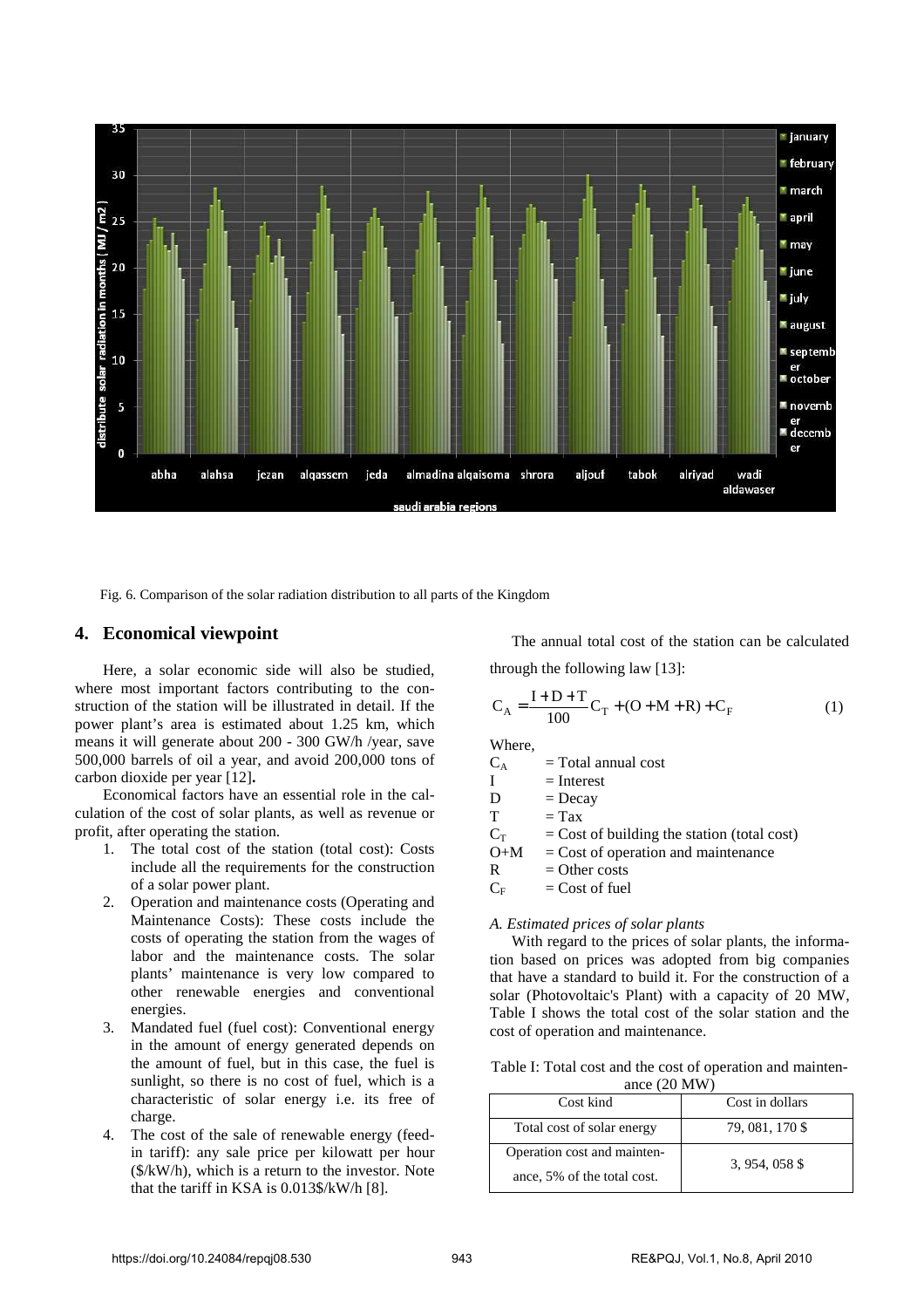Energy emerging from the power adapter (inverter)  $DC =$ 19.99 MW.

Energy emerging from the power adapter (inverter)  $AC =$ 19.09 MW.

The efficiency of the power adapter  $= 97.6\%$ .

Energy per year (annual energy) = 33.039 GWh.

For the construction of a solar (Photovoltaic's Plant) with a capacity of 50 MW, Table II shows the total cost of the solar station and the cost of operation and maintenance.

Table II : The total cost and the cost of operation and maintenance (50 MW)

| Cost kind                   | Cost in dollars  |
|-----------------------------|------------------|
| Total cost of solar energy  | 199, 746, 793 \$ |
| Operation cost and mainten- | 9, 987, 339 \$   |
| ance, 5% of the total cost  |                  |

Energy emerging from the power adapter (inverter)  $DC =$ 49.98 MW.

Energy emerging from the power adapter (inverter)  $AC =$ 48.23 MW.

The efficiency of the power adapter  $= 97.6\%$ .

Energy per year (annual energy) =  $83.454$  GWh.

For the construction of a solar (Photovoltaic's Plant) with a capacity of 100 MW, Table III shows the total cost of the solar station and the cost of operation and maintenance.

Table III : The total cost and the cost of operation and maintenance (100 MW)

| Cost kind                  | Cost per dollars |
|----------------------------|------------------|
| Total cost of solar energy | 399, 536, 257 \$ |
| Operation cost and main-   |                  |
| tenance, 5% of the total   | 19, 976, 812 \$  |
| cost                       |                  |

Energy emerging from the power adapter (inverter)  $DC =$ 99.98 MW.

Energy emerging from the power adapter (inverter)  $AC =$ 96.48 MW.

The efficiency of the power adapter  $= 97.6\%$ . Energy per year (annual energy) =  $166.9$  GW/h.

#### *B. Feed-in-Tariff*

To build a solar plant using solar cells, there are some economical factors that must be taken into account, including tariff nutrition (feed-in tariff), and the tariff nutrition differ from one country to another. Standard feed-intariff will include a commitment by the company that generates electric power system to the government or the Ministry of Water and Electricity (MOWE) or entity's responsibility in determining the tariff of electricity.

The tariff of solar energy drops each year with respect to the previous one due to technical developments in solar cells, increasing number of manufacturers of solar cells, and intensity of competition between the manufacturers to launch their products at a lower price. All these factors have helped to lower Electricity cost of solar cells.



Fig. 7. Comparison of the feed-in-tarrif to identify the electricity of the solar cells and oil [14]

Feed-in-tariff system varies between (0.2 - 0.3) \$/kW/h for power solar cells in the world. The energy tariff of solar cells was very high compared with the energy tariff of the oil. With the development of technologies of solar cells, prices of electricity have been significantly reduced over time. It is expected that the decline in tariffs is still ongoing until it reaches the break-even point with the oil tariff, as shown in Fig. 7, which notes the break-even point for solar power against oil in the tariff in the year 2015 [13].

To calculate feed-in-tariff, the station costs should be calculated annually as mentioned before by using the equation then dividing them on the annually output power. Suppose that the taxes and benefits are deleted in order to support building and spreading of solar station. The age of the solar station is usually from 20 to 25 years.

Annual solar station  $cost =$ 

(Total cost of the solar station / Age of the solar station) + Working and maintenance costs (2)

For example, the station produces 20 MW, and assuming its age is 25 years, then annual solar station cost will be 7.1 million dollars, and feed-in tariff will be 0.21 \$/kW/h. If the age of the solar station is assumed to be 20 years, then the annual solar station cost will be 7.9 million dollars, and feed-in-tariff will be 0.24 \$/kW/h. The calculating tariff represents the generating part only, as the tariff of transporting and distribution represents 30% of generating tariff [1].

# **5. Technical viewpoint**

#### *A. Using specialized programs*

Specialized programs to simulate PV power plants are to be used. One of these programs is PVSYST and SUNNY design. By using these programs, we can know all the devices that had been used in accounting the costs of the solar station, as all the devices that are used in the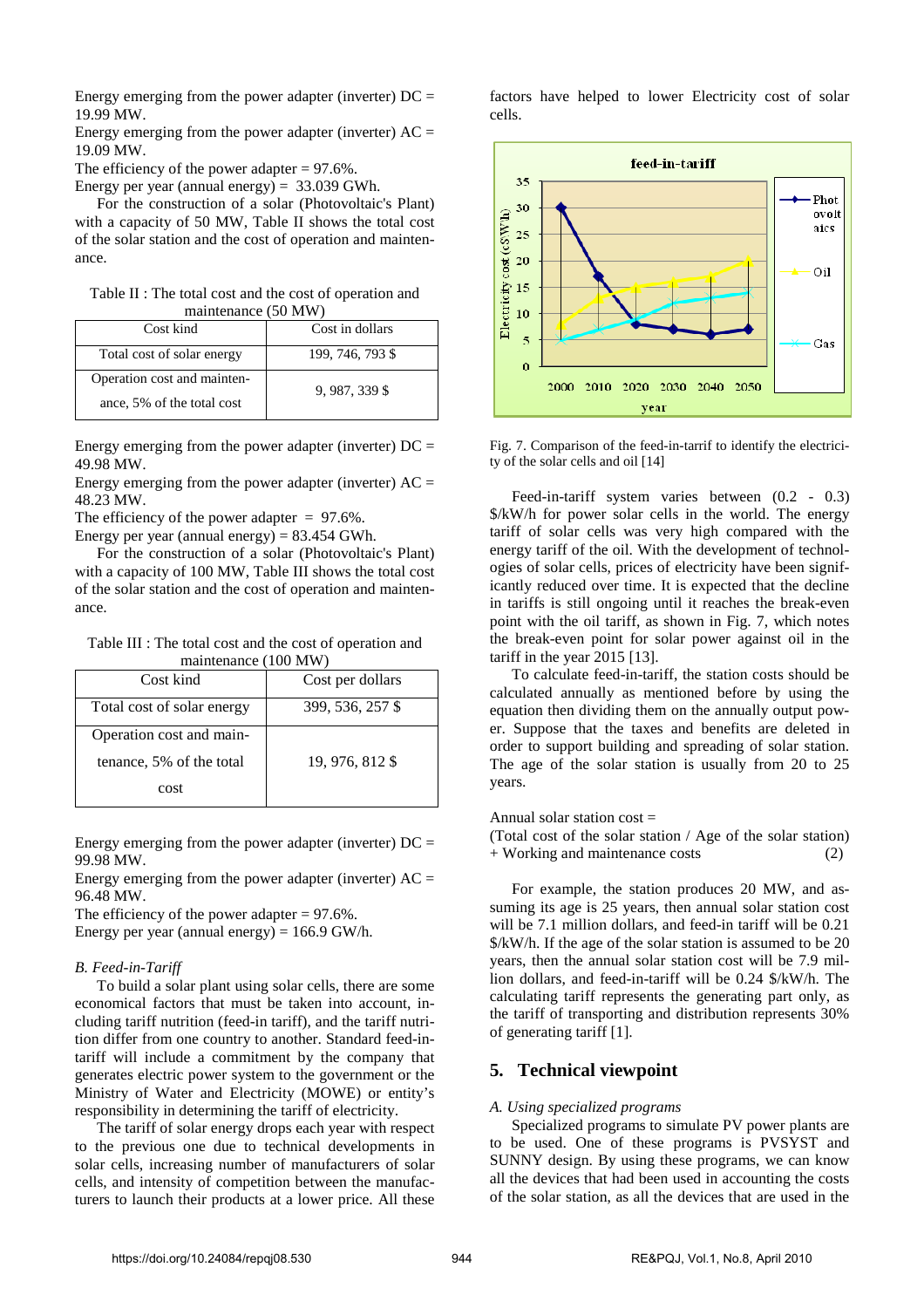solar stations by all its kinds from different global companies are included in the program. The changes that happen to the station will be included in the program like the amount of the solar rays. The temperature, wind speed, station location according to Meridians and Latitude, station height according to sea level, and time are specified. Solar rays curve in a daily, monthly, and annually manner and so the power in a daily, monthly, and annually manner can be produced accordingly [1].

Peak loads in KSA occur around at noon in which consumption of the electric power reaches high level in comparison with other periods of the day. This is a very important factor in using solar power. The actual peak load in Saudi Arabia happens in between 11:00AM to 3:00PM [1] in summer time. As mentioned previously in Figs. 1and 3, the increasing demand of electricity in KSA is noted. The load reaches highest in peak hours. This amount is very big, but using solar power in this time will help in feeding the loads with electricity.

#### *B. Site location*

The site location has been chosen to build the solar station in Riyadh, which has a high rate radiation especially in rush hour. Fig. 8 represents the amount of solar radiation in Riyadh area [1].



Fig. 8. Solar radiation in Riyadh region

The generated power from the solar station depends totally on the amount of solar rays. The amount of solar rays considers the beginning-time of rays, end-time of rays, and the amount of rays when the sky is clear and when it becomes cloudy. Fig. 9 shows the solar rays in Riyadh on the daily basis. Solar rays starts from 6:00 AM to 5:00 PM. Note the difference between the day when the sky is clear and the day when the sky is partially cloudy [15]. For this reason, southern areas in KSA, like Abha area cannot be chosen, as it experiences clouds and rain. In addition, Riyadh region has a high electricity load in peak hours than in other areas [1].



Fig. 9. Solar radiation in Riyadh region

#### *C. Power plant specifications*

Followings are the Power plant specifications:

The required (area)  $=344.222$  km<sup>2</sup> nearly 587m (length) and 587 m (width). The power generated from the (inverter)  $AC = 48234KW = 48.23$  MW. Annual energy = 83.45 GW/h. The number of Solar panels that are connected in series =15 solar panels. The number of solar panels that are connected in Parallel  $= 14032$  Solar panels. So the total number of the Solar panels in the station  $=210480$ solar panels. The number of the used inverters =4385 inverters. The Voltage of the station =390 V. Open circuit Voltage ( $V_{oc}$ ) = 618 V. The output Current =11.66 kA. Short circuit current  $(I<sub>sc</sub>) = 23.35$  kA.

Fig. 10 represents the output power of the station in a monthly manner and the total power of the year equals 83.45 GW/h.



Fig. 10. The output power of the PV power plant

Fig. 11 represents the output power of the solar station in two different days. In the first day, the output power was very high, but in the second day, the output power was lower as the sky was partially cloudy. The output power in the first day is 278605 kW/h while the